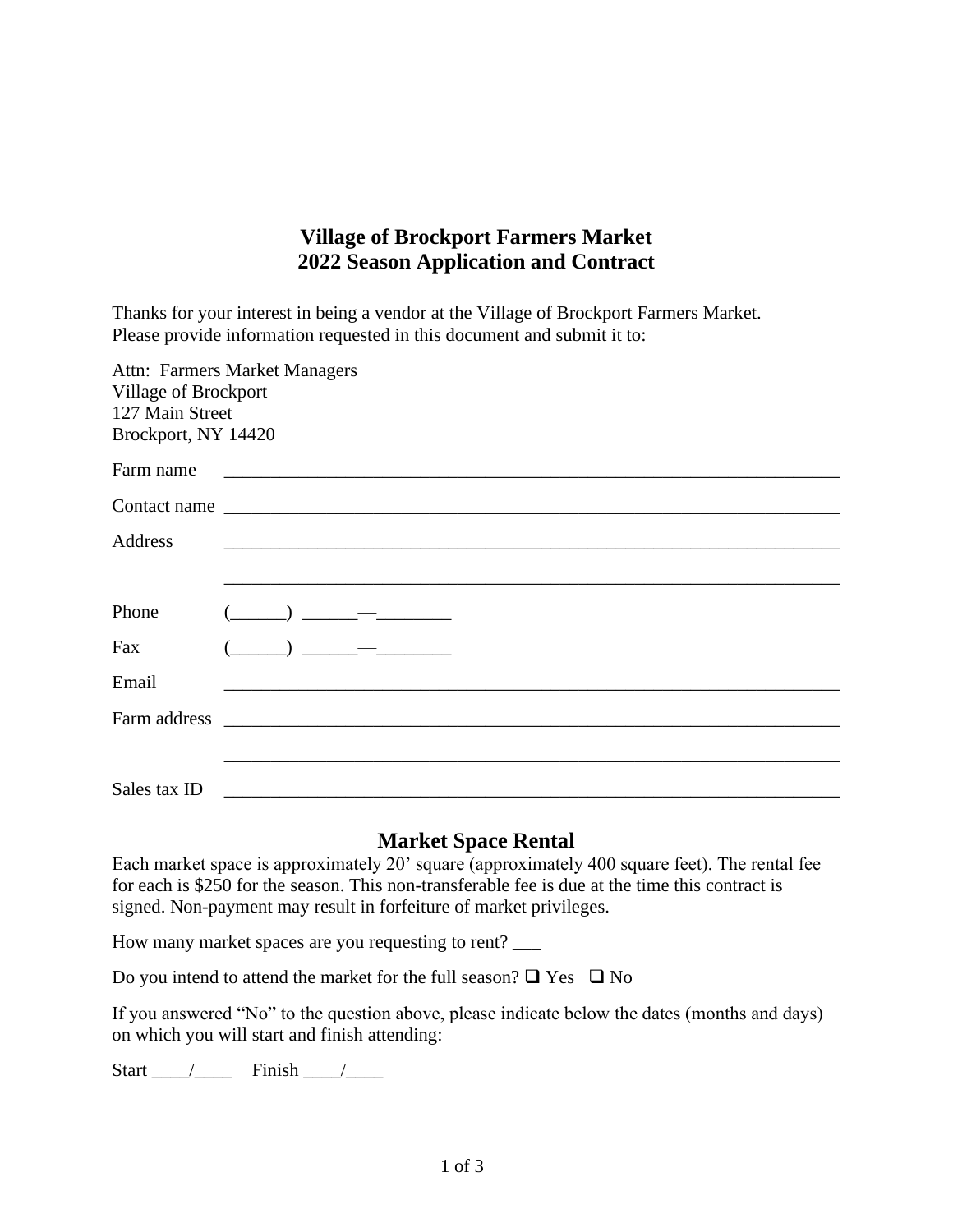Do you wish to participate in the Farmers Market Nutrition Program (FMNP) so that you will be eligible to accept FMNP coupons for produce?  $\Box$  Yes  $\Box$  No

## **Crop Plan**

List crops grown that you plan to sell at the Village of Brockport Farmers Market, and the acreage of each:

| Crop | Acreage | Crop | Acreage |
|------|---------|------|---------|
|      |         |      |         |
|      |         |      |         |
|      |         |      |         |
|      |         |      |         |
|      |         |      |         |
|      |         |      |         |
|      |         |      |         |
|      |         |      |         |
|      |         |      |         |
|      |         |      |         |
|      |         |      |         |
|      |         |      |         |
|      |         |      |         |

List below any additional products you plan to sell, as allowed by the Village of Brockport Farmers Market Rules & Regulations: